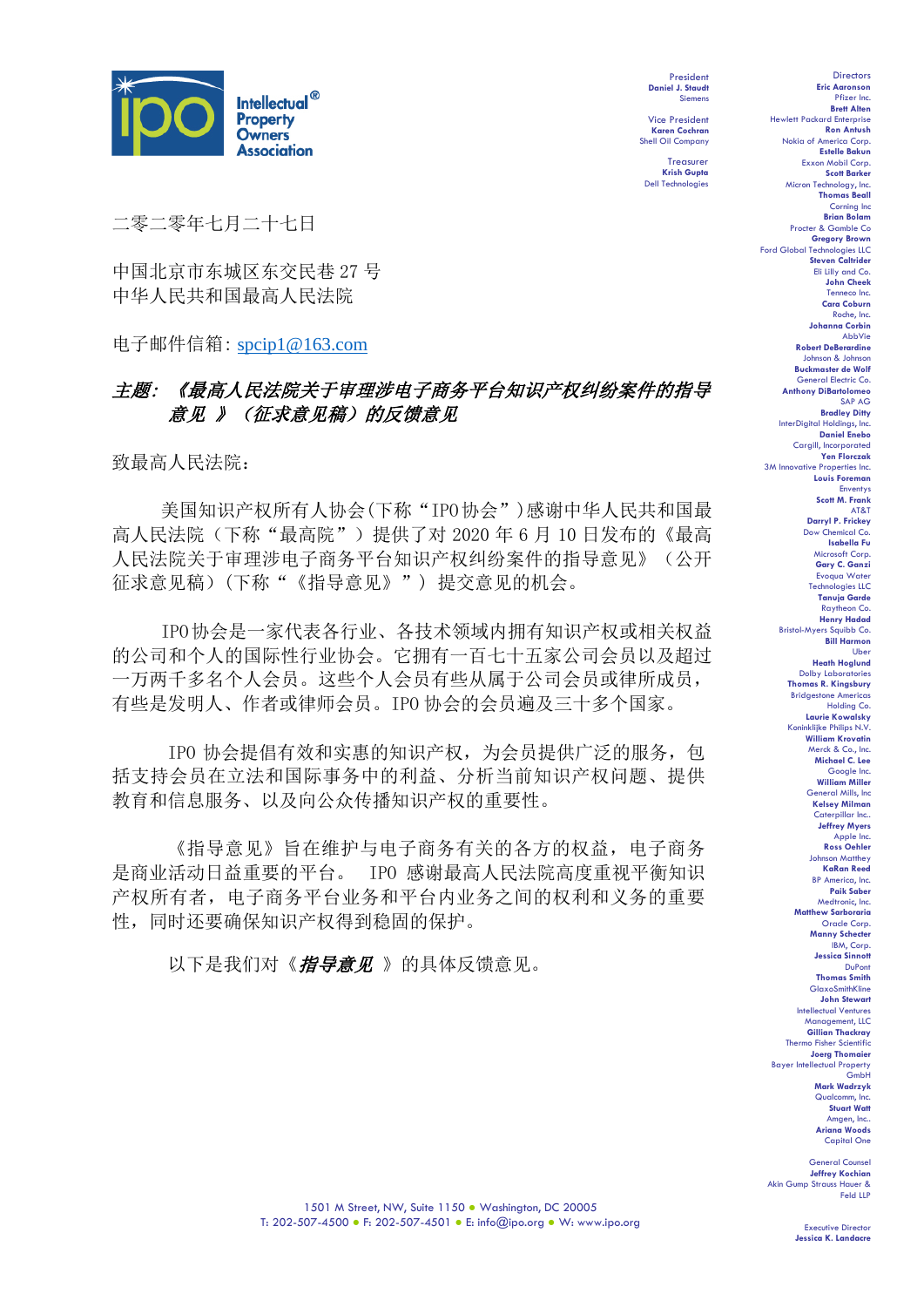### 第一条

第1条涉及由最高人民法院于 2020年6月 10日发布以征求"最高人民法院 关于涉网络知识产权侵权纠纷有关法律适用问题的批复"("批复")草案的指导 原则。这些原则的一部分包括:停止通过电子商务平台和在电子商务平台上发现的 其他侵权产品(而非服务)提供假冒和盗版产品的行为。谨此提出,这些原则应加 以扩展以包括并明确规定禁止在电子商务平台上提供的其他侵权服务。

## 第三条

第 3 条列出了区分电子商务平台业务和平台内业务时应考虑的几个因素。除 了已经列出的那些因素外,在实践中,确定业务类型时还可以参考交易中的物流服 务提供商的信息。例如,有些电子商务平台公司经营自己的"自雇"产品物流服务。 因此,IPO 建议对以下内容的第二段进行以下修订:

人民法院认定电子商务平台经营者实施的涉案行为属于提供平台服务 还是开展自营业务,可以考虑下列因素:商品销售页面上标注的"自 营"或"他营"信息;商品实物上标注的销售主体信息;发票等交易 单据上标注的销售主体信息及交易中的物流服务提供者等。

### 第四条

第 4 条规定了电子商务平台企业已知或应该知道平台内企业侵权时可采取的 措施。但是,这些措施并未列出终止交易和服务的选项,除非平台内业务多次故意 侵权。每当电子商务平台业务知道或应该知道平台内业务侵权时,也应就可以将终 止交易和服务的方式提供给电子商务平台业务。因此,谨提出将第 4 款第二句修正 如下:

采取的必要措施应当遵循合理审慎的原则,包括但不限于删除、屏蔽、 断开链接等下架措施及终止交易和服务。

#### 第七条

IPO 提议对第 7 条第二款进行以下修订,以澄清实用新型或外观设计专利所 需的"评估报告",并明确规定,为支持撤消通知而要求的类型文件应支持侵权的 表面证据。

通知涉及专利权的,电子商务平台经营者可以要求知识产权权利人提 交技术特征 或设计特征对比的说明、实用新型或外观设计专利权评 价报告等材料, 根据《中华人民共和国专利法》第61条的规定等, 以 支持侵权案件表面上的证据确凿.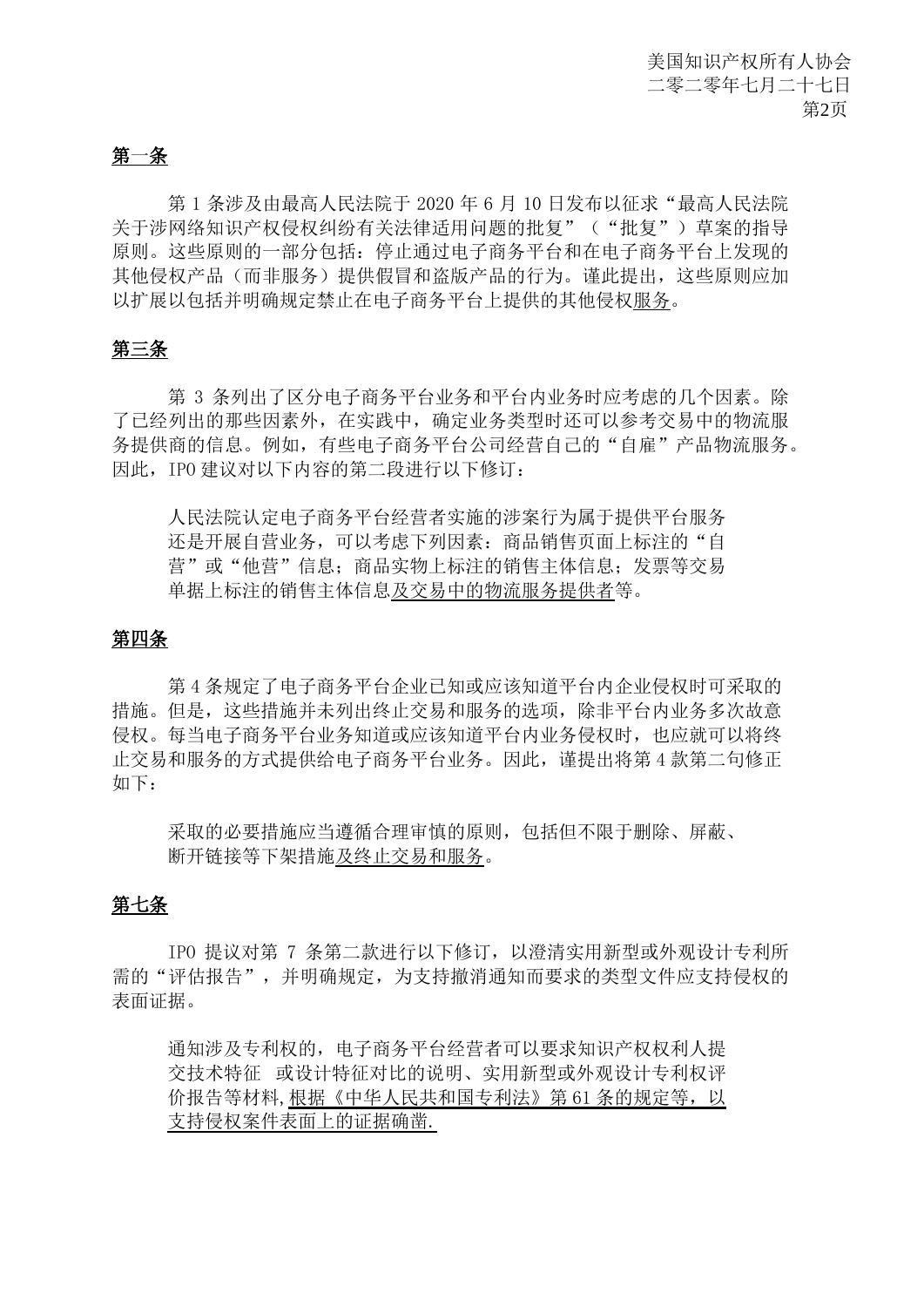# 第十一条

根据此条款,电子商务平台经营者在将平台内经营者提交的不侵权声明转交 知识产权权利 人后,在 25 个工作日内未收到知识产权权利人提交的人民法院或者 行政机关受 理通知书的,应当及时终止所采取的删除、屏蔽、断开链接等下架措施。 我们认识到,规定 25 个工作日的期限是为了使知识产权权利人必须及时采取法律行 动,以不公允地损害提供非侵权声明但仍受制于侵权的一方移除措施。但是,由于 案件备案与案件受理之间可能会有所滞后,通常是由于形式或其他原因,而不是知 识产权权利人所能控制的(例如,由于外国生成的证据合法化造成的延迟),因此 我们建议您注意知识产权所有人的备案通知该案例符合时限要求,如下:

电子商务平台经营者在将平台内经营者提交的不侵权声明转交知识产 权权利 人后,在 25 个工作日内未收到知识产权权利人提交的人民 法院或者行政机关<del>受理通知书</del>提交立案请求通知书的, 应当及时终止 所采取的删除、屏蔽、断开链接等下架措施。

IPO 协会再次感谢贵院给予此次机会提出反馈意见。我们也非常愿意与贵院进一步 交流或能有机会为贵院提供更多的信息。

随信附上本信的翻译版本。

此致

Daniel J. Staudt 美国知识产权所有人协会主席

附件: IPO 协会对《最高人民法院关于审理涉电子商务平台知识产权纠纷案件的指 导意见》(公开征求意见稿)的反馈意见 (英文版)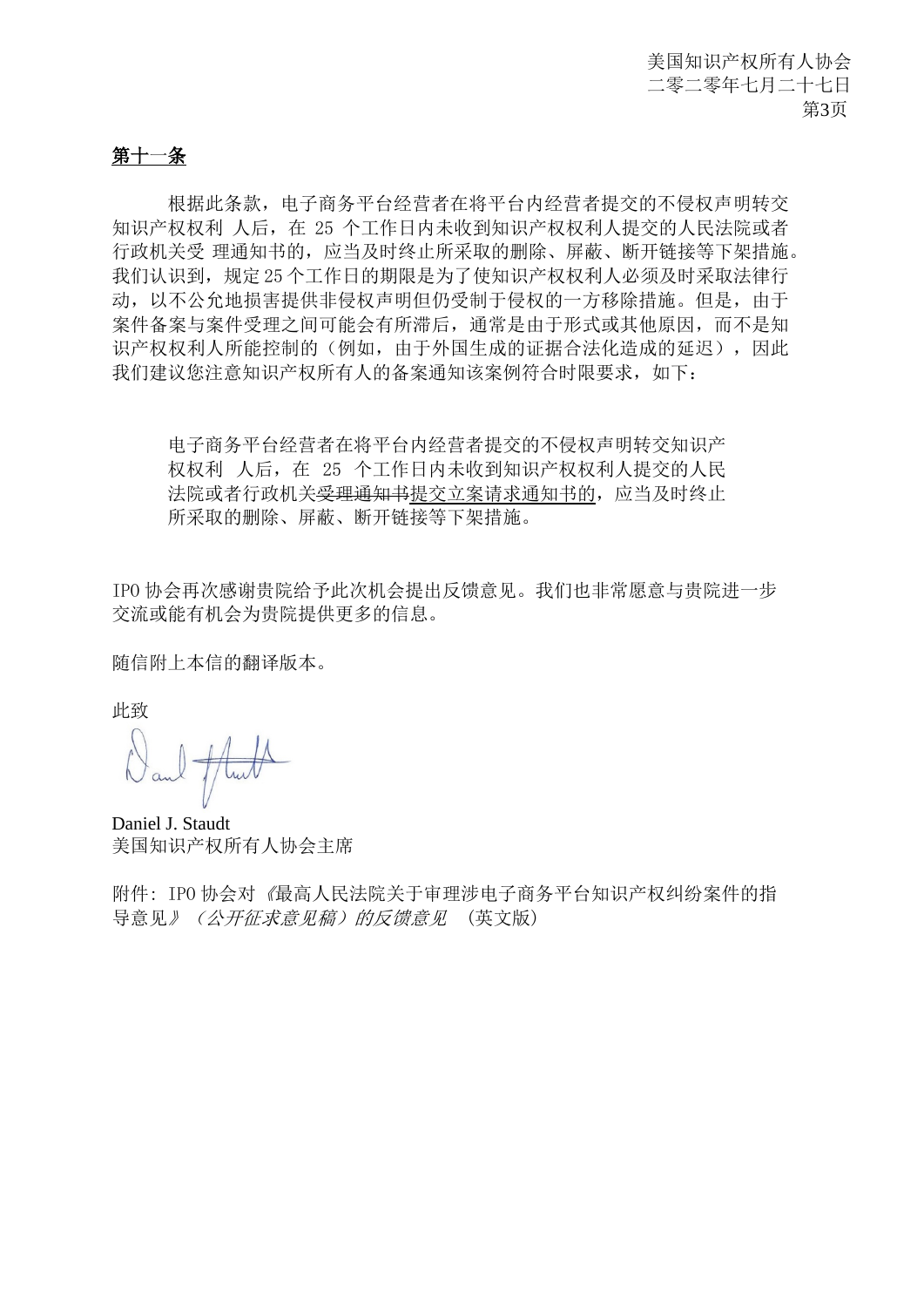

27 July 2020

Supreme People's Court 27 Jiaomin Alley Dongcheng District Beijing, P.R.China

### *VIA EMAIL*: [spcip2020@163.com](mailto:spcip2020@163.com)

# *Re: Guiding Opinions of the Supreme People's Court on the Trial of Intellectual Property Disputes Involving E-Commerce Platforms*

To the Supreme People's Court:

The Intellectual Property Owners Association (IPO) wishes to thank the Supreme People's Court (hereinafter referred to as the "SPC") for the opportunity to respond to the request for comments on the draft "*Guiding Opinions of the Supreme People's Court on the Trial of Intellectual Property Disputes Involving E-Commerce Platforms*" (hereinafter referred to as the "Guiding Opinions") published on 10 June 2020.

IPO is an international trade association representing companies and individuals in all industries and fields of technology who own, or are interested in, intellectual property rights. IPO's membership includes 175 companies and close to 12,000 individuals who are involved in the association either through their companies or as inventor, author, law firm, or attorney members. IPO membership spans over 30 countries.

IPO advocates for effective and affordable IP ownership rights and offers a wide array of services, including supporting member interests relating to legislative and international issues; analyzing current IP issues; providing information and educational services; and disseminating information to the public on the importance of IP rights.

The Guiding Opinions aim to safeguard the rights and interests of parties involved in e-commerce which is an increasingly critical platform for commercial activity. IPO appreciates the SPC's close attention to the importance of balancing the rights and obligations between IP owners, ecommerce platform businesses, and in-platform businesses, while ensuring that IP rights are firmly protected.

We provide below our comments on the Guiding Opinions.

President **Daniel J. Staudt** Siem

Vice President **Karen Cochran** Shell Oil Company

Treasurer **Krish Gupta** Dell Technologies

Directors **Eric Aaronson**  Pfizer Inc. **Brett Alten** Hewlett Packard Enterprise **Ron Antush** Nokia of America Corp. **Estelle Bakun** Exxon Mobil Corp. **Scott Bark** Micron Technology, Inc. **Thomas Beall** Corning Inc **Brian Bol** Procter & Gamble Co **Gregory Brown** Ford Global Technologies LLC **Steven Caltrider** Eli Lilly and Co. **John Cheek** Tenneco Inc. **Cara Coburn** Roche, Inc. **Johanna Corbin** AbbVie **Robert DeBerardine** Johnson & Johnson **Buckmaster de Wolf** General Electric Co. **Anthony DiBartolomeo** SAP AG **Bradley Ditty** InterDigital Holdings, Inc. **Daniel Enebo** Cargill, Incorporated **Yen Florczak** 3M Innovative Properties Inc. **Louis Foreman** Enventys **Scott M. Frank** AT&T **Darryl P. Frickey** Dow Chemical Co. **Isabella Fu**  Microsoft Corp. **Gary C. Ganzi** Evoqua Water Technologies LLC **Tanuja Garde** Raytheon Co. **Henry Hadad** Bristol-Myers Squibb Co. **Bill Harmon** Uber **Heath Hoglund** Dolby Laboratories **Thomas R. Kingsbury** Bridgestone America Holding Co. **Laurie Kowalsky** Koninklijke Philips N.V. **William Krovatin** Merck & Co., Inc. **Michael C. Lee** Google Inc. **William Miller** General Mills, Inc **Kelsey Milman** Caterpillar Inc.. **Jeffrey Myers** Apple **Ross Oehler** Johnson Matthey **KaRan Reed** BP America, Inc. **Paik Saber** Medtronic, Inc. **Matthew Sarboraria** Oracle Corp. **Manny Schecter** IBM, Corp. **Jessica Sinnott** DuPont **Thomas Smith GlaxoSmithKline John Stewart** Intellectual Ventures Management, LLC **Gillian Thackray** Thermo Fisher Scientific **Joerg Thomaier** Bayer Intellectual Property GmbH **Mark Wadrzyk** Qualcomm, In **Stuart Watt** Amgen, Inc. **Ariana Woods** Capital One

General Co **Jeffrey Kochian** Akin Gump Strauss Hauer & Feld LLP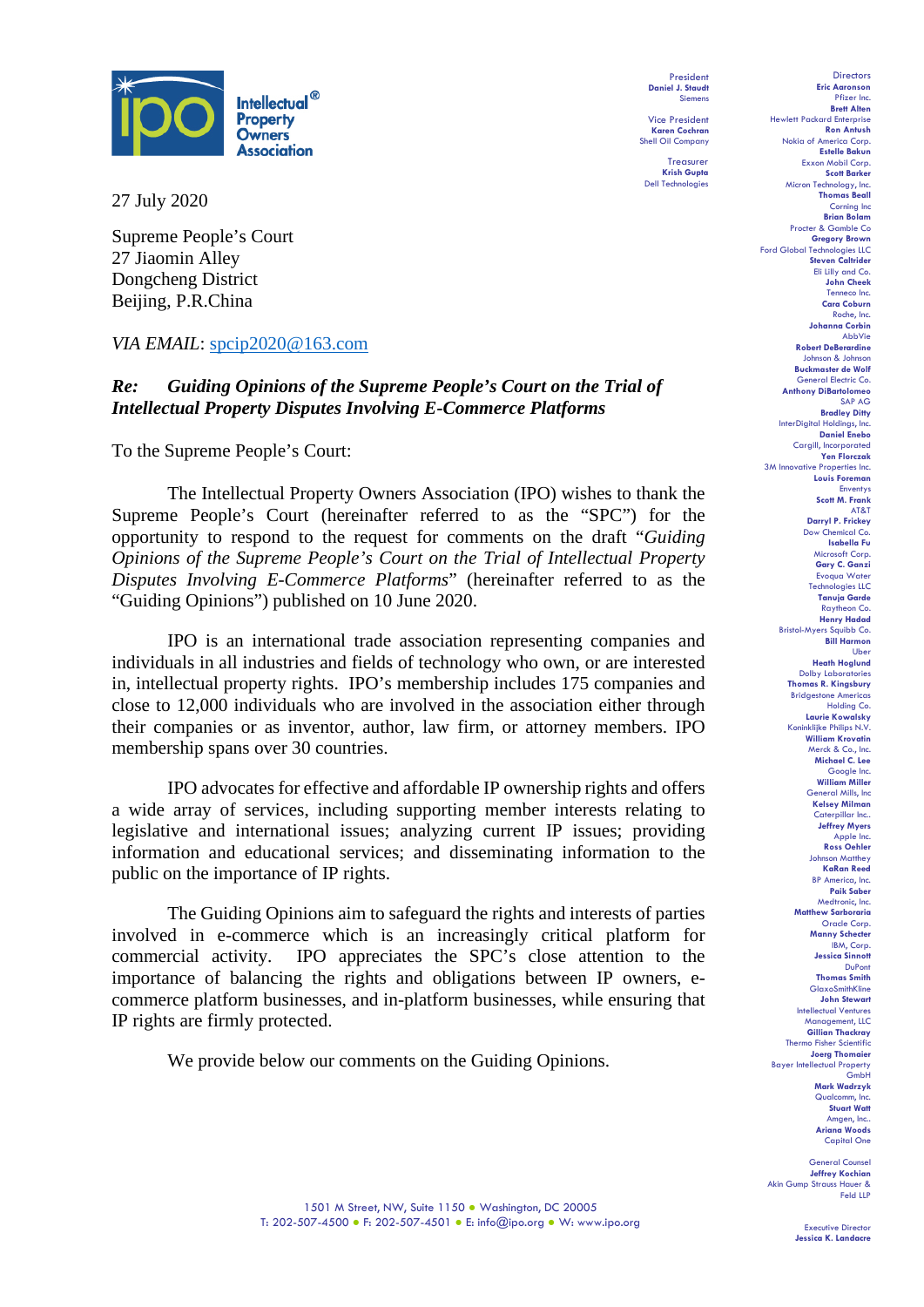## **Article 1**

Article 1 addresses the principles governing the draft "*Supreme People's Court's Reply on the Application of Laws in Disputes related to Internet Intellectual Property Infringement*" ("Reply"), which was also issued by the SPC for comments on 10 June 2020. These principles include, in part, stopping the acts of providing counterfeit and pirated products through e-commerce platforms and other infringing products (but not services) found on e-commerce platforms. It is respectfully submitted that these principles be expanded to include and explicitly set forth the prohibition of other infringing **services** offered on e-commerce platforms.

### **Article 3**

Article 3 lists several factors that could be considered when distinguishing between an e-commerce platform business and an in-platform business. In addition to those factors already listed, in practice, the information of the logistics service provider in a transaction could also be referenced when determining the type of business. For example, there are ecommerce platform businesses that operate their own logistics service for "self-employed" products. IPO therefore proposes the following revision to the second paragraph of Article 3:

> *When the people's court determining that the act of the e-commerce platform business involved in the case is providing platform services or carrying out self-operated business, it may consider the following factors: "self-employed" or "other employed" information marked on the product sales page; sales subject information marked on the physical goods; sales subject information marked on invoices; the logistics service provider in a transaction; and other transaction documents.*

#### **Article 4**

Article 4 addresses the measures available to an e-commerce platform business that knows or should have known that an in-platform business infringes. The measures, however, do not list the option to terminate transactions and services except when the inplatform business has intentionally infringed on multiple occasions. Termination of transactions and services also should be made available to the e-commerce platform business as an additional measure whenever the e-commerce platform business knows or should have known of the in-platform business infringement. It is therefore respectfully submitted that paragraph 4, second sentence, be amended as follows:

> *The necessary measures to be taken shall follow the principle of reasonableness and prudence, including but not limited to measures such as deletion, blocking or disconnection of links and termination of transactions and services.*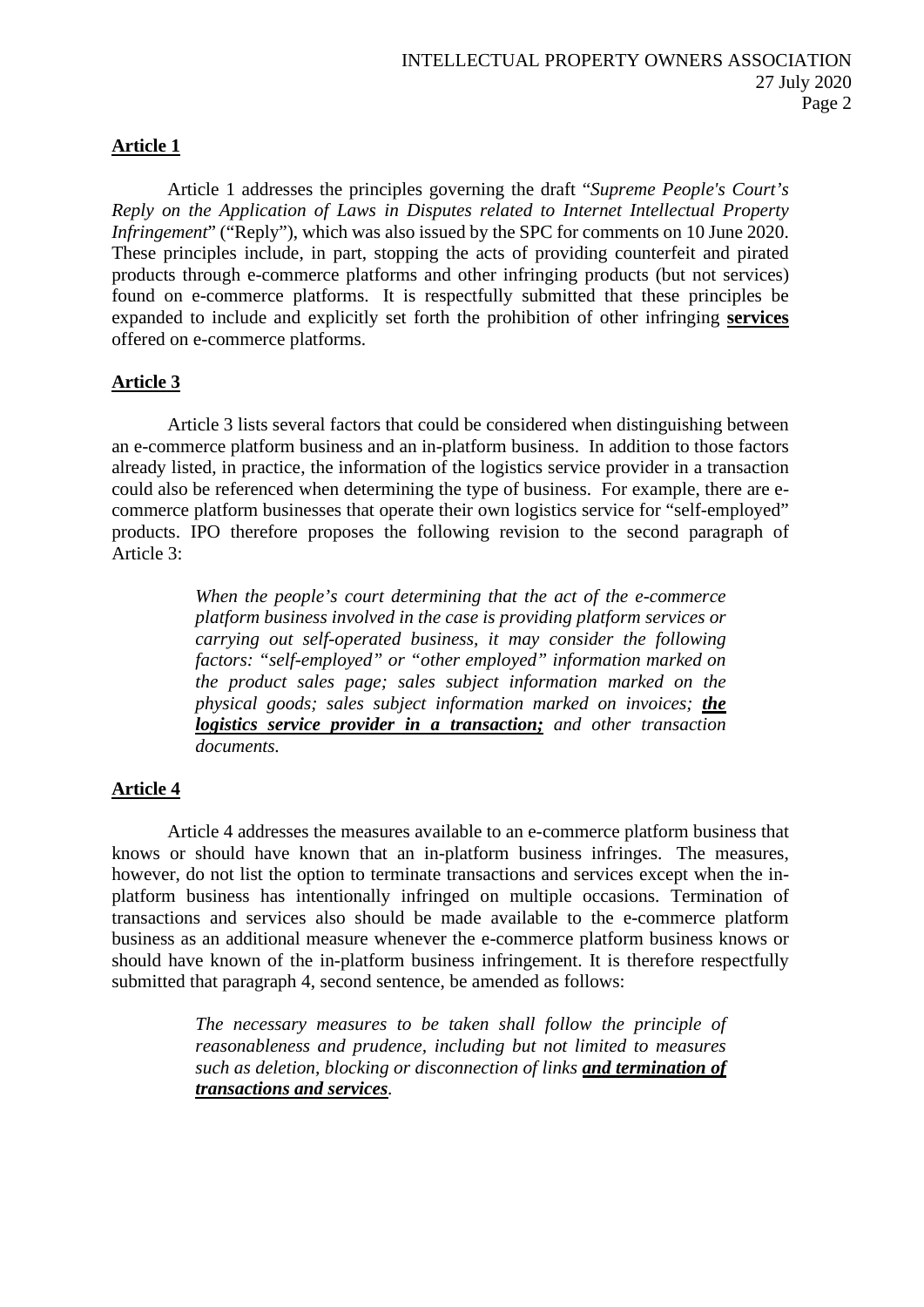#### **Article 7**

IPO proposes the following revisions to the second paragraph of Article 7 to clarify the "evaluation report" needed for utility model or design patents, and specify that the type of documents required in furtherance of a takedown notice should be to support a *prima facie* case of infringement.

> *If the takedown notice involves patent rights, the provider of the ecommerce platform may request the intellectual property rights holder to submit documents such as description of the technical features or comparison of the technical features, evaluation report on the utility model or design patent as provided by Article 61 of the Patent Law of the People's Republic of China, and so on, to support a prima facie case of infringement.*

### **Article 11**

Under this article, the provider of the e-commerce platform shall terminate takedown measures if it does not receive a case acceptance notice from the IP right holder within 25 working days of forwarding the Counter Notice to the right holder. We recognize that the purpose of prescribing a 25-working day time limit is so that the IP right holder must take timely legal action so as to not unfairly prejudice the party who has provided a statement of non-infringement and yet is still being subject to the takedown measures. However, because there may be a lag between case filing and case acceptance, oftentimes for formality or other reasons beyond the IP right holder's control (e.g. delays due to legalization of foreigngenerated evidence), we recommend that notice of the IP right owner's filing of the case meets the time limit requirement, as shown below:

> *If the provider of the e-commerce platform does not receive from the intellectual property rights holder the case acceptance notice issued by notice of case filing with the People's Court or administrative authority within 25 working days after forwarding the Counter Notice advocating non-infringement to the intellectual proper rights holder, the provider of the e-commerce platform shall terminate the measures, such as takedown, blocking or disconnecting links, in a timely manner.*

We thank the Supreme People's Court for the opportunity to comment, and we welcome further dialogue and opportunity for contribution.

We have enclosed this letter as translated herewith.

Sincerely,

and fluid

Daniel J. Staudt President